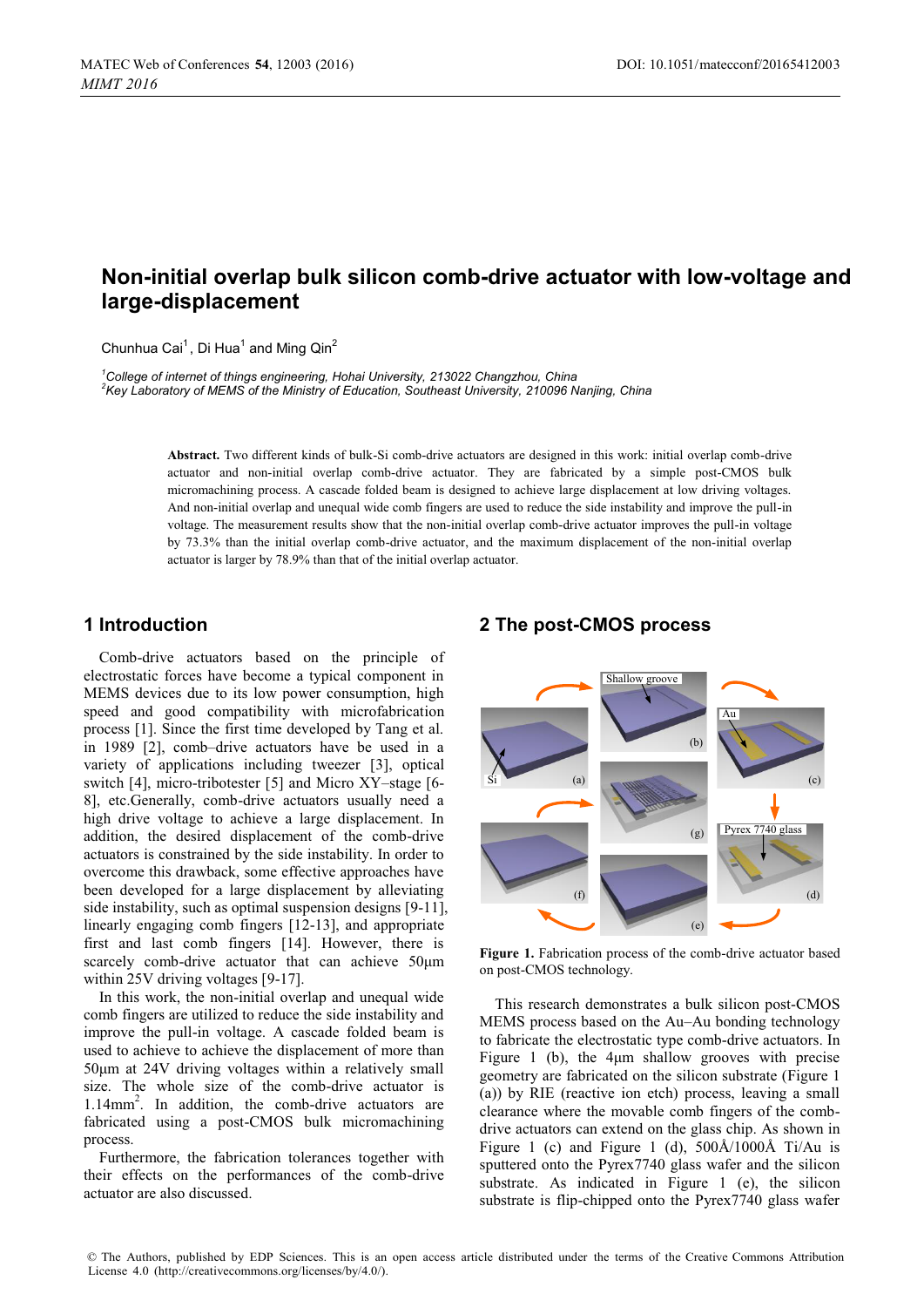by using the Au–Au thermal bonding process. The Au-Au bonding technique is practicable, reliable, and capable of providing pads for electrical interconnection and hermetic packing of MEMS devices [18].

Then the Si wafer is thinned to about 34μm from the backside by the CMP (chemical mechanical planarization) process at the temperature of around 30  $\degree$  with the alkaline  $SiO<sub>2</sub>$  slurry (Figure 1 (f)). At last, the Bulk-Si micro-structures are released through the ICP (inductively coupled plasma) process by the ionized gas of  $C_4F_8$  (Figure 1 (g)).

## **3 Design of the bulk silicon comb-drive actuators**



Figure 2. SEM photos of the comb-drive actuators: (a) Noninitial overlap comb-drive actuator, (b) Initial overlap combdrive actuator, (c) Non-initial overlap comb fingers, (d) Profiles of the initial overlap comb fingers.  $\textcircled{1}\textcircled{2}$ -Input pads of driving voltages and output pads of capacitance,  $\circledS$ - Folded beams,  $\circledA$ -Movable comb fingers,  $\circledS$ -Fixed comb fingers.

With the development of the comb–drive actuators techniques, bigger stroke, higher speed and higher accuracy are required in various applications. However, some obstacles have been present accordingly, such as side instability, high applied voltage and large device footprint. To overcome these shortcomings, a novel noninitial overlap bulk silicon comb–drive actuator is designed and fabricated in this work to achieve a large displacement at a low driving voltage within a relatively small size, as shown in Figure 2 (a). As a comparison, an initial overlap comb-drive actuator and a non-initial overlap comb-drive actuator are described as shown in Figure 2 (b). The sizes of the two actuators are the same except overlap segments.

As shown in Figure 2(b), the electrostatic force  $F<sub>x</sub>$ generated between the movable comb fingers and the

fixed comb fingers along the moving direction (x– direction) is given as:

$$
F_x = \frac{N\varepsilon_0 t U^2}{g} \tag{1}
$$

where *N* is the number of movable comb fingers,  $\varepsilon_0$  is the permittivity constant of air, *t* is the thickness of the comb-drive fingers, *g* is the fingers gap spacing between the movable comb finger and the fixed comb finger and *U* is the applied voltage.

As shown in Figure 2(a), the movable comb fingers and the fixed comb fingers of the comb-drive actuator are not overlap. With a driving voltage *U* and the comb fingers non overlap, the electrostatic force *Fx-non-overlap* generated between the movable comb drives and the fixed comb drives along the moving direction  $(x$ direction) is given as

$$
F_{x-non-overlap} = \frac{1}{2} \frac{N \varepsilon_0 (w_m + w_f) t U^2}{(L + L_1 - x)^2}
$$
 (2)

Where  $w_m$  is the width of movable fingers,  $w_f$  is the width of fixed comb fingers, *L* is the length of the comb finger,  $L_1$  is the length of the non-initial overlap segment, and  $x$  is the displacement of the movable comb fingers in the moving direction.

Based on equation (1) and equation (2), the electrostatic force ratio of non-overlap comb fingers and overlap comb fingers can be expressed as:

$$
\frac{F_{x\text{-non-overlap}}}{F_x} = \frac{1}{2} \frac{(w_m + w_f)g}{(L + L_1 - x)^2}
$$
(3)



**Displacement of the movable comb fingers (μ m) Figure 3.** The relative electrostatic force versus the displacement of the movable comb fingers.

Figure 3 shows the electrostatic force ratio as a function of the displacement of the movable comb fingers. Under the conditions of thickness  $t = 30 \mu m$ , gap between comb fingers  $g = 5 \mu m$ , width of the movable comb fingers  $w_m = 2.9 \mu m$ , width of the fixed comb fingers  $w_f$  = 3.95μm, length of comb fingers  $L = 150 \mu m$ , length of the non-initial overlap segment  $L_1 = 7.79 \mu m$ . When the displacement of the movable comb fingers increases from 0 to 7.79μm, the relative electrostatic force of the combdrive actuator increases from  $6.88*10^{-4}$  to  $7.61*10^{-4}$ . The curve derives that the displacement change rate of the non-initial overlap actuator with the comb fingers nonoverlap are lower than that of the non-initial overlap actuator with the comb fingers overlap.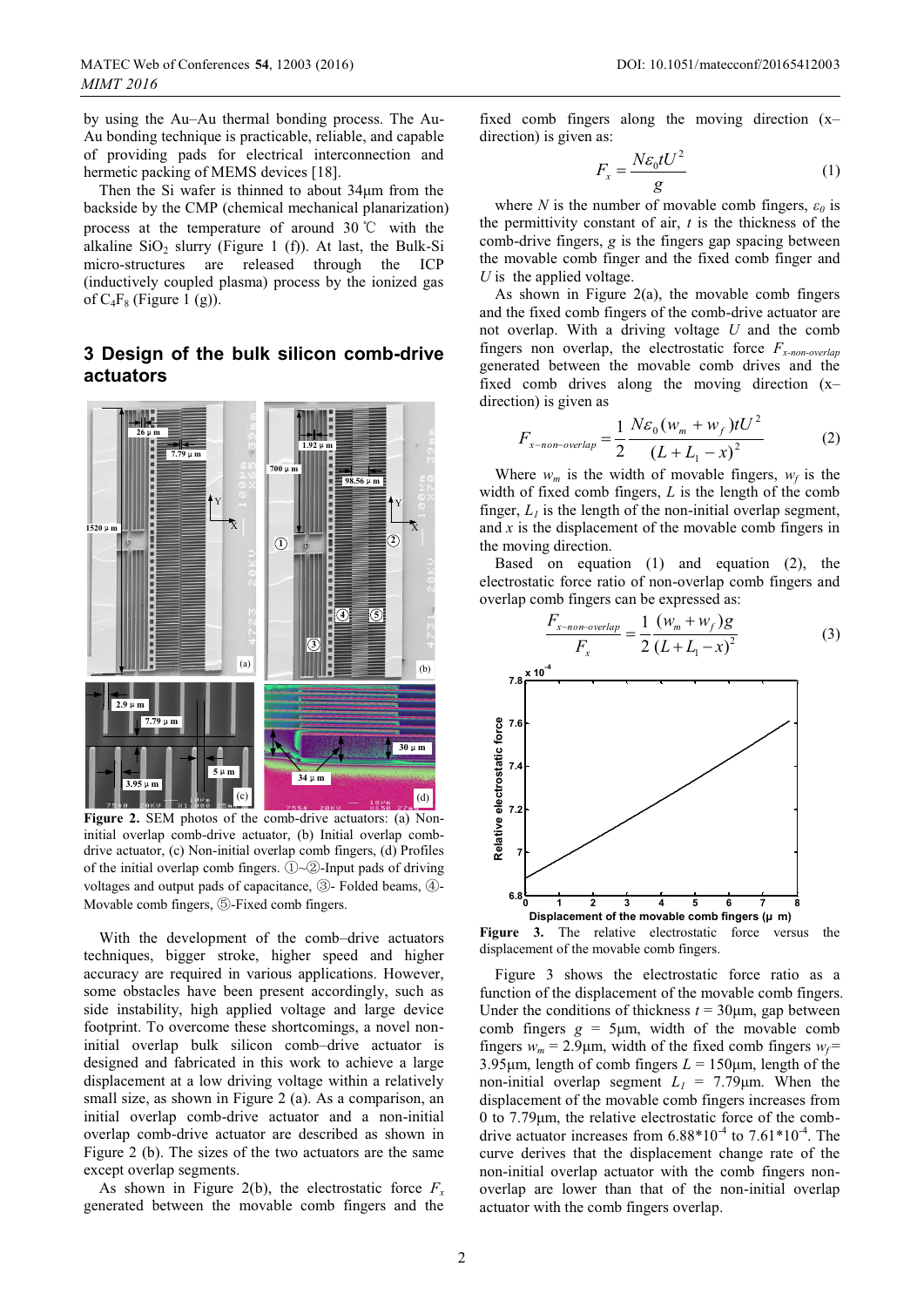## **4 Tolerance of DRIE effects on the performance of the actuators**

Due to the etching tolerance by deep reactive ion etching (DRIE), the measured results are different from the initial design. Generally, wider trenches tend to become more reentrant. Consequently, the fabrication tolerance generated by DRIE affects the electrical and mechanical performance of the comb-drive actuators [19].

#### **4.1 Tolerance of DRIE effects on the capacitance of the initial overlap comb-drive actuator**





(b)

**Figure 4.** The fixed comb fingers with negative etching profile: (a) SEM images of the broken fixed comb fingers; (b) Scheme of the comb fingers with negative etching profile.

The profile tolerance of comb fingers and flexure beams caused by the DRIE process were studied [19]. Figure 4 (a) shows the SEM images of the comb fingers with the negative profile which are measured from the intentionally broken pieces of the comb-drive actuators. The thickness of the comb fingers and the cascade folded beams is 30μm. The capacitance between the movable comb fingers and the fixed comb fingers, which excludes the fringing capacitance, could be expressed as:

$$
C_{\text{tot-profiles}} = -N \cdot \frac{\varepsilon_0 (L_0 + x)}{\tan \varphi} \cdot \ln(1 - \frac{t}{g} \cdot 2 \tan \varphi) \tag{4}
$$

#### **DOI:** 10.1051/matecconf/20165412003

#### **4.2 Tolerance of DRIE effects on Stiffness of the Folded Beams**

Due to the etching tolerance by deep reactive ion etching (RIE), the cascade folded beams also have negative profiles. And wider trenches tend to become more reentrant [19]. As a result, the slope angle *θ* of the cascade folded beams is around -1.2°. The negative profiles effect on the stiffness of the folded beams. Consequently, they effect on the performances of the comb-drive actuator.



**Figure 5.** Scheme of the negative etching profiles of the cascade folded beam with fabrication tolerance caused by the DRIE process.

Figure 5 shows a scheme of the folded beam with the negative slope profile. Assuming that the width of the flexure is *W* and slope angle is *θ*. The width of the folded beam becomes the function of the depth as expressed as:

$$
w(z) = W + 2z \cdot \tan \theta \tag{5}
$$

The inertial momentum  $I_{x-slope}$  and the stiffness in the x-direction of the folded beams  $K_x$  is calculated as:

$$
I_{x-slope} = \int_0^t \frac{(W + 2z \cdot \tan \theta)^3}{12} dz
$$
  
= 
$$
\frac{(2t \cdot \tan \theta + W)^4 - W^4}{12}
$$
 (6)

 $96 \cdot \tan \theta$ 

$$
K_{x-slope} = \frac{12EI}{L^3} \cdot \frac{4}{3} = E \cdot \frac{(2t \cdot \tan \theta + W)^4 - W^4}{6 \cdot \tan \theta \cdot L^3}
$$
 (7)

#### **4.3 Tolerance of DRIE effects on deflection of the comb-drive actuator**

With a driving voltage *U*, the electrostatic force  $F<sub>x</sub>$ generated between the movable comb fingers and the fixed comb fingers along the moving direction (x– direction) is given as

$$
F_{x-profiles} = \frac{\partial}{\partial x} \left( \frac{1}{2} C_{tot-profiles} U^2 \right)
$$
 (8)

For the overlap comb fingers structure with consideration of edge field, the electrostatic force  $F_x$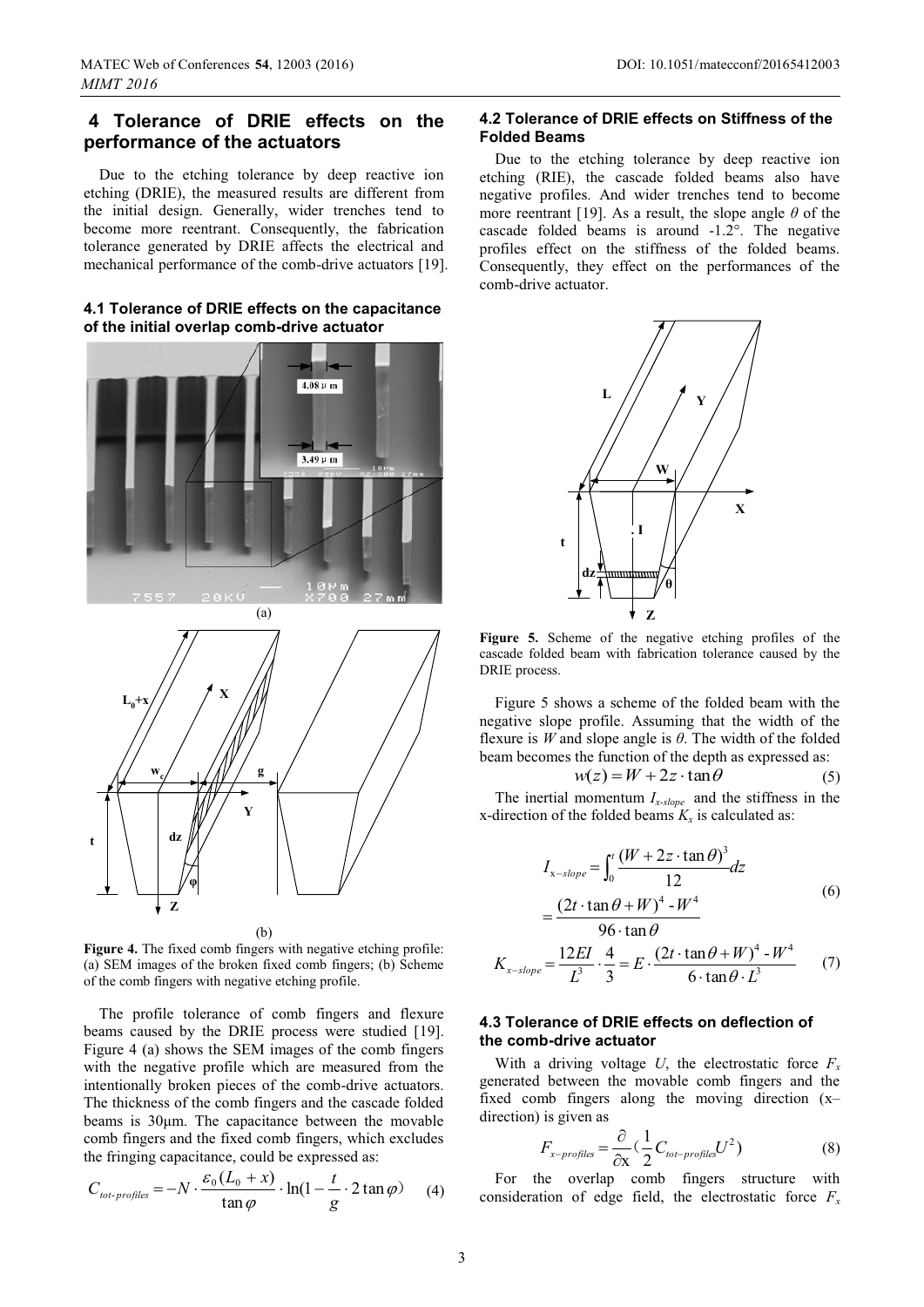along the moving direction(x–direction) and the displacement can be expressed as:

$$
F_{x-profiles} = -\frac{N}{2} \cdot \frac{\varepsilon_0}{\tan \varphi} \cdot \ln(1 - \frac{t}{g} \cdot 2 \tan \varphi) \cdot U^2 \tag{9}
$$

 Based on equation (7) and (9), the displacement of the comb-drive actuator with negative etching profiles can be calculated as:

$$
x_{\text{profiles}} = \frac{-\frac{N}{2} \cdot \frac{\varepsilon_0}{\tan \varphi} \cdot \ln(1 - \frac{t}{g} \cdot 2 \tan \varphi) \cdot U^2}{E \cdot \frac{(2t \cdot \tan \theta + W)^4 - W^4}{6 \cdot \tan \theta \cdot L^3}}
$$
(10)



**Figure 6.** Displacement of comb-drive actuator versus slope angle of folded beams and comb fingers.

Figure 6 shows that the displacement of the actuator increases rapidly when the slope angle of the folded beams  $\theta$  decreases. On the contrary, the displacement of the actuator increases slowly when the slope angle of the comb fingers *φ* increases. Excluding the fringing capacitance of the actuator, the displacement of the comb-drive actuator is 24.612μm with the slope angle of comb fingers  $\varphi = -0.5634^{\circ}$ , the slope angle of the fold beam  $\theta$  = -1.2° and the driving voltage  $U = 15V$ .

### **5 Measurements**



**Figure 7. S**chematic of the test system.

The comb-drive actuator is measured by the HiROX HI-SCOPE Advanced KH-3000 3D microscopy and

KEITHLEY 4200-SCS semiconductor characterization system with the applied voltage in the range from 0V to 15V for the initial overlap comb-drive actuator and 0V to 24V for the non-initial overlap comb-drive actuator.

As shown in Figure 8, the displacement change rate of the initial overlap comb-drive actuator is  $0.125 \mu m/V^2$ . The initial overlap actuator is pulled in at 15V driving voltages. The maximum displacement of the initial overlap actuator is 28.5μm. The measured displacement change rate of the initial overlap actuator is larger by 186.7% than the initial design value. That is the reason that the folded beams have negative etching profiles. The negative etching profiles decrease the stiffness of the folded beams by 62.35%. Consequently, that will increase the deflection of the comb-drive actuator by 165.5%. Consistency between the experimental results of the initial overlap comb-drive actuator and the modified designed curve that considered the fabrication tolerance is observed. For the fringing capacitance between the movable comb fingers and the fixed comb fingers of the initial overlap comb-drive actuator is excluded, the electrostatic force of the initial overlap comb-drive actuator decreases. As a result, the measured displacement of the initial overlap comb-drive actuator is larger than the modified displacement *xprofiles* of the actuator that considered the fabrication tolerance.



**Figure 8.** Measured results of displacement of the two kinds of comb-drive actuators.

The displacement change rate of the non-initial overlap comb-drive actuator is  $0.03 \mu m/V^2$  and the comb fingers of the non-initial overlap actuator are non-overlap with the driving voltage in the range from 0V to 14V. And the displacement change rate of the non-initial overlap combdrive actuator is  $0.114 \mu m/V^2$  and the comb fingers of the non-initial overlap comb-drive actuator are overlap with the driving voltage in the range from 15V to 24V. The pull-in voltage of the non-initial overlap actuator is 24V. And the maximum displacement of the non-initial overlap actuator is 50.127μm.

### **6 Conclusions**

Two kinds of bulk silicon comb-drive actuators with low voltage and large displacement has been designed and fabricated by a novel and simple bulk